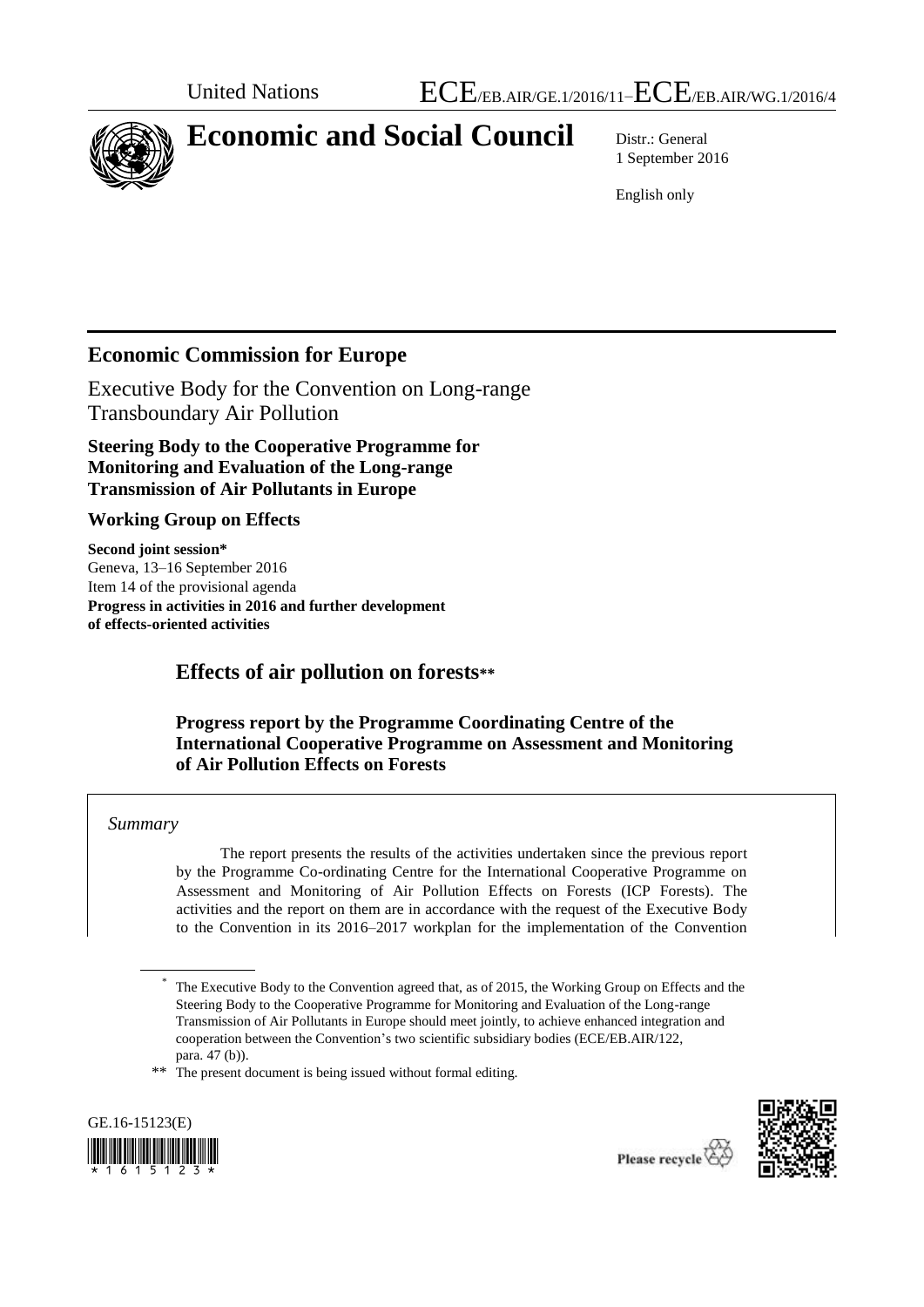(ECE/EB.AIR/133/Add.1, items 1.1.1.7, 1.1.1.10, 1.1.1.24, 1.4.1 and 1.4.2) and, the informal document approved by the Executive Body for the Convention at its thirty-fourth session, "Basic and multi-year activities in the 2016–2017 period" (items 1.1.1–1.1.3, 1.1.6, 1.1.7, 1.2.2 and 1.8.1–1.8.3).

The report of the ICP Forests presents the results of its thirty-second Task Force meeting (Luxembourg, 10–13 May 2016) and of activities undertaken since its 2015 report (ECE/EB.AIR/GE.1/2015/12−ECE/EB.AIR/WG.1/2015/5). It particularly refers to a chapter on ground level ozone in the "2015 Technical Report of ICP Forests"<sup>1</sup> and two contributions on deposition of air pollutants and defoliation to the report of the FOREST EUROPE'S Liaison Unit Madrid on the "State of Europe's Forest 2015". Relevance is further provided by the ICP Forests community with a number of scientific papers on soil acidification and nitrogen eutrophication, ozone, climate change and other topics.

<sup>1</sup> Se[e http://icp-forests.net/page/icp-forests-technical-report.](http://icp-forests.net/page/icp-forests-technical-report)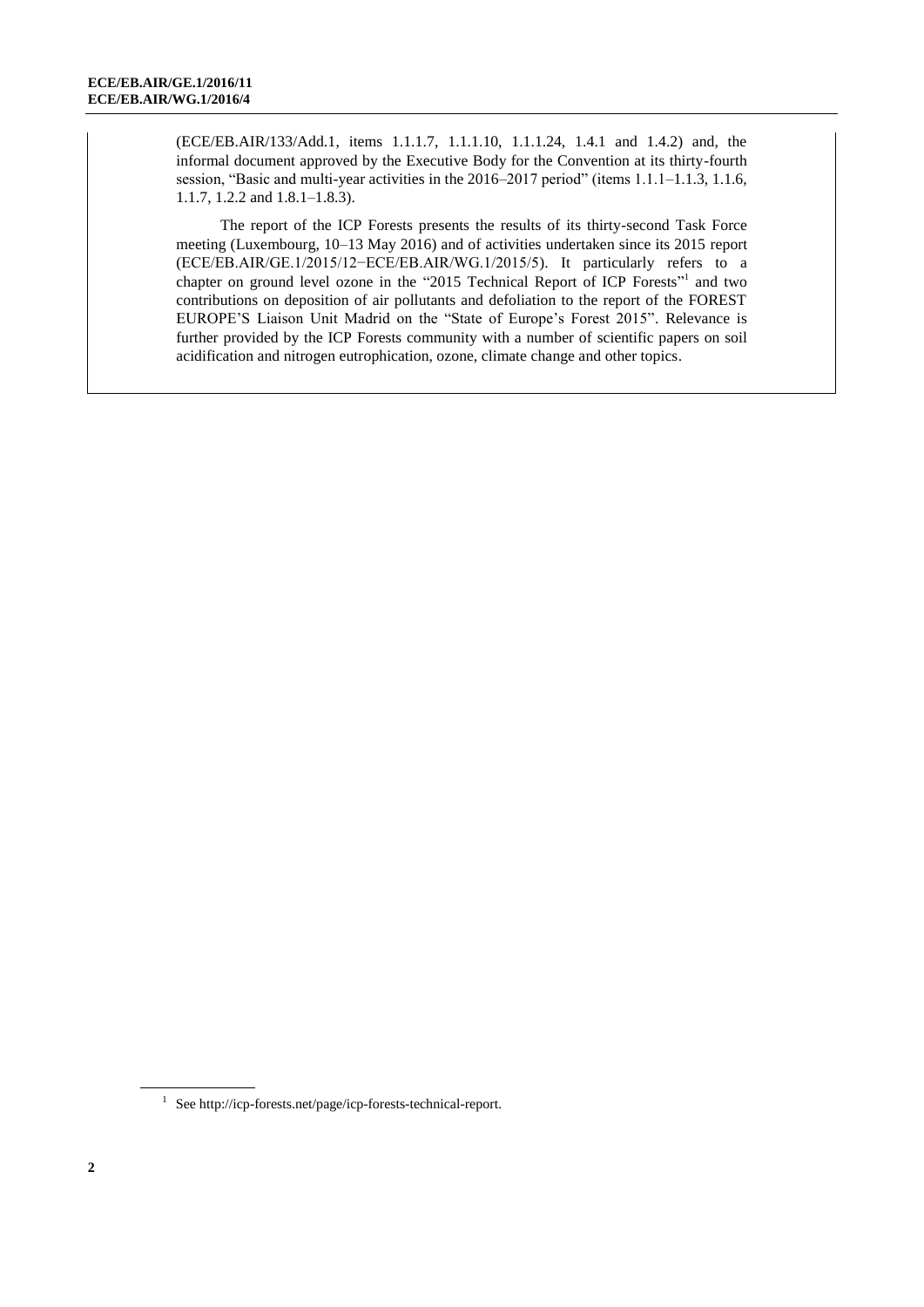## **I. Introduction**

1. This report presents the results of the activities undertaken by the Programme Coordinating Centre (PCC) of the International Cooperative Programme on Assessment and Monitoring of Air Pollution Effects on Forests (ICP Forests) between May 2015 and May 2016. The activities and the report on them are in accordance with the request of the Executive Body to the Convention in both, its 2014–2015 and 2016–2017 workplan for the implementation of the Convention (ECE/EB.AIR/122/Add.2, and ECE/EB.AIR/133/Add.1 items 1.1.1.7, 1.1.1.10, 1.1.1.24, 1.4.1 and 1.4.2) and, the informal document approved by the Executive Body for the Convention at its thirty-fourth session, "Basic and multi-year activities in the 2016–2017 period" (items 1.1.1–1.1.3, 1.1.6, 1.1.7, 1.2.2 and 1.8.1–1.8.3).

2. Germany is the lead country of ICP Forests and its PCC is hosted by the Johann Heinrich von Thünen Institute, (Federal Research Institute for Rural Areas, Forestry and Fisheries). Approximately 550 participants from 42 Parties to the Convention participate in the activities of ICP Forests.

3. The Fifth Scientific Conference of ICP Forests "Tracing air pollution and climate change effects on forests ecosystems: trend and risk assessments" was held back to back with the thirty-second Task Force Meeting of ICP Forests in Luxembourg, 10–13 May 2016. A Book of Abstracts reflecting all contributions to the Scientific Conference was distributed among the participants. The topics of the Scientific Conference were: a) deposition, outputs and effects of nitrogen, sulphur and heavy metals on forest ecosystems; b) ozone levels, risks and effects; and c) climate, climate change and assessment of ecosystem responses.

4. During the Task Force Meeting the PCC gave an overview on activities and progress since the thirty-first Task Force Meeting (Ljubljana, Slovenia, 20–22 May 2015). The draft of the 2016 Technical Report of ICP Forests was presented along with an outline for the annual glossy brochure (Executive Report). The Chair of ICP on Integrated Monitoring of Air Pollution Effects on Ecosystems (ICP Integrated Monitoring) and a representative of ICP on Effects of Air Pollution on Natural Vegetation and Crops (ICP Vegetation) gave reports on their activities and possible co-operation opportunities were discussed. The new ICP Forests medium-term strategy was adopted. The Expert Panels and Committees working groups installed under ICP Forests — reported on their activities. ICP Forests manual updates proposed by the Expert Panels were adopted. This updating process included also the modification of the access and use of ICP Forests data and further development of the data infrastructure. The PCC reported about ongoing studies with ICP Forests data by internal and external scientists and projected co-operations with external partners. A Letter of Intent between the 'Wood Buffalo Environmental Association' (Canada) and ICP Forests about mutual scientific exchange was discussed and accepted by the Task Force. Negotiations on the update of the European Union National Emission Ceilings (NEC) Directive are still ongoing. ICP Forests was actively advocating, by circular letters to our National Focal Centres, to directly refer to ICP Forests parameters and methods already assessed by the Member States of the European Union.

## **II. Outcomes and deliverables in the reporting period**

5. ICP Forests produced or contributed to the following publications and reports:

(a) ICP Forests gathered and recorded data on, in total, 13 domains describing forest ecosystems. This activity was reported in the WGE and Steering Body to the Cooperative Programme for Monitoring and Evaluation of the Long-range Transmission of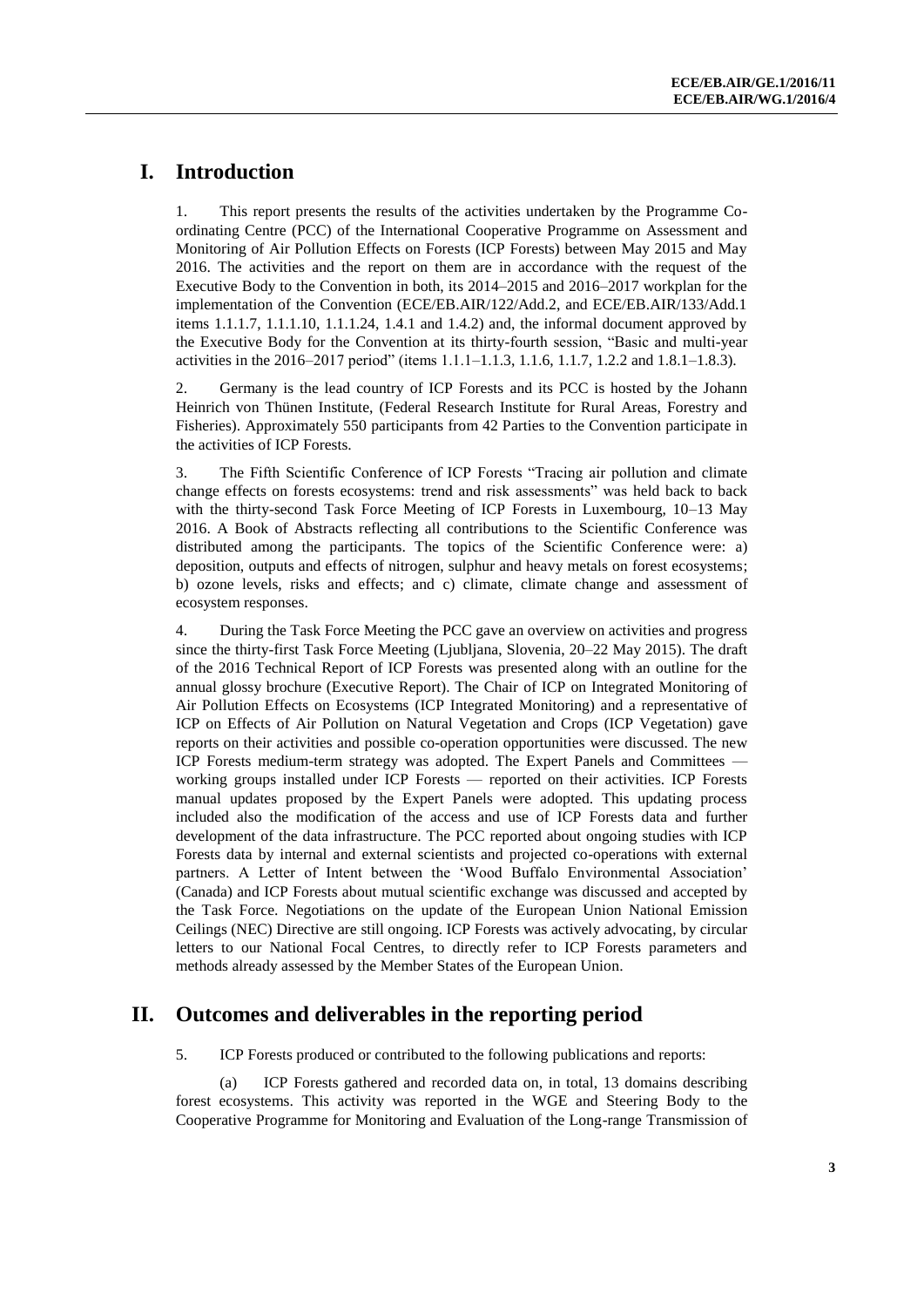Air Pollutants in Europe (EMEP) 2015 joint progress report (ECE/EB.AIR/GE.1/2015/3– ECE/EB.AIR/WG.1/2015/3);

(b) Annual report of ICP Forests to EMEP Steering Body and WGE (ECE/EB.AIR/GE.1/2015/12–ECE/EB.AIR/WG.1/2015/5);

- (c) 2015 Technical Report of ICP Forests;
- (d) Executive Report of ICP Forests 2014 (glossy brochure);

(e) Anniversary report — '30 years of monitoring the effects of long-range transboundary air pollution on forests in Europe and beyond';

- (f) Book of abstracts of the Fifth Scientific Conference of ICP Forests;
- (g) Report 'The monitoring system of ICP Forests';

(h) Report 'Tree crown condition and damage causes';

(i) Report 'Relationship between defoliation of forest trees and modelled nitrogen deposition';

(j) Report 'Ground level ozone concentrations and exposures from 2000 to 2013';

- (k) Report 'Spatial variation of deposition in Europe 2013';
- (l) Four contributions to the WGE Trends Report. 2

6. In total 20 scientific papers had been published between May 2015 and May 2016 based on ICP Forests data or with a considerable use of the ICP Forests infrastructure. The publications cover the following fields: biogeochemistry including acidification nitrification (4), nitrogen deposition (3), foliar (nitrogen and phosphorous) nutrition (4), carbon allocation (2), climate change effects (2), ozone effects and metrics (2), fungi and insects (2) and one introductory paper. Moreover, the PCC prepared mid-term information on implementing the revised long-term strategy of the effects-oriented activities.

#### **III. Expected outcomes and deliverables of the next period and in the longer term**

7. In the second half of 2016 and in 2017 ICP Forests is going to carry out the following activities and provide the deliverables indicated in the 2016–2017 workplan as well as to implement the decisions taken at the ICP Forests Task Force meetings:

(a) Continuation of data collection activities on condition and development of forest ecosystems and efforts to improve the data quality as well as the data management system;

(b) Further implementation and further development of the guidelines (2016 update of the ICP Forests Manual) for assessing, evaluating and reporting of air pollution effects on forests.

<sup>2</sup> Heleen de Wit, Jean-Paul Hettelingh and Harry Harmens, eds., *Trends in ecosystem and health responses to long-range transported atmospheric pollutants*. NIVA Rapport L.Nr. 6946–2015 (Oslo, 2015, 17, 28–32, 48–50).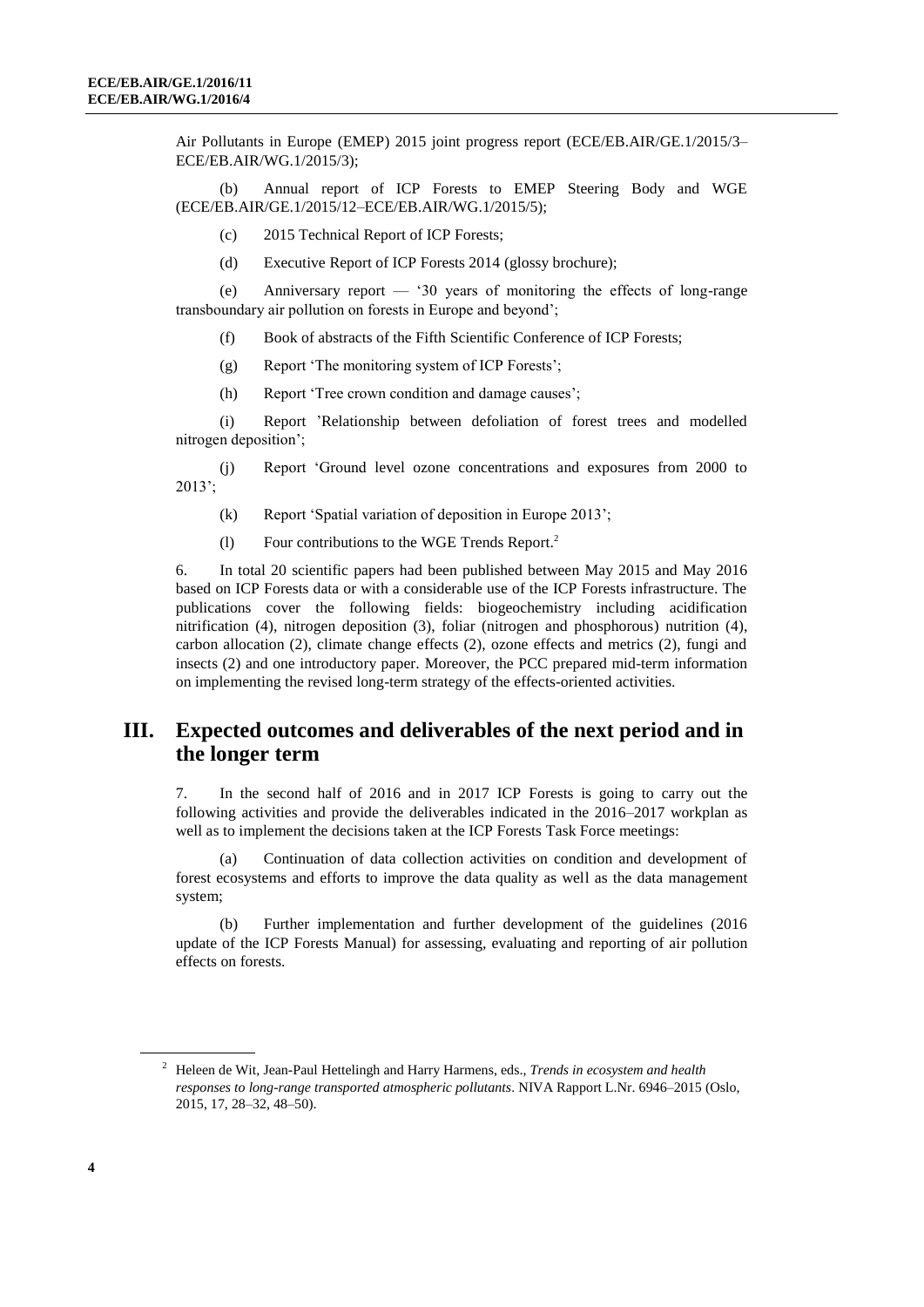## **IV. Cooperation with other groups, task forces or subsidiary bodies, notably with regard to synergies and possible joint approaches of activities**

8. In the course of the long-lasting co-operation with ICP Vegetation in the field of ozone impact on forest trees and plants at forest edges, a joint workplan item has let to common evaluation efforts of data collected under ICP Forests.

9. As a joint activity between ICP Forests and EMEP Meteorological Synthesizing Centre-West, comparisons between measured deposition values and modelled values are continued.

## **V. Strengthening the involvement of countries of Eastern and South-eastern Europe, the Caucasus and Central Asia in the work under the Convention**

10. The countries in South-eastern Europe: Bulgaria, Croatia, Greece, Serbia, Slovenia, and Turkey contribute constantly to the extensive ICP Forests Level I monitoring and all except Turkey — contribute also to the intensive monitoring network (Level II). The  $2014$ Task Force Meeting of ICP Forests was held in Athens, Greece, and the 2015 Task Force Meeting was held in Ljubljana, Slovenia.

#### **VI. Scientific and technical cooperation activities with relevant international bodies**

11. ICP Forests delivered two contributions to the Criterion 2 'Maintenance of forest ecosystem health and vitality of the 'State of Europe's Forests 2015 report'.<sup>3,4</sup>

12. Cooperation with the Acid Deposition Network in East Asia (EANET) is ongoing and might be intensified in 2016.

13. A Letter of Intent between the 'Wood Buffalo Environmental Association' (Canada) and ICP Forests intends to foster the scientific exchange on air pollution effects on forests in many fields of activity.

## **VII. Highlights of the scientific findings: policy-relevant issues**

14. The ICP Forests community published a total of 20 papers in peer-reviewed journals between May 2015 and May 2016. From them seven (two merged) are highlighted as relevant for environmental policy issues:

<sup>3</sup> Marco Ferretti and others, *Indicator 2.1 Deposition of air pollutants*. In: Michael Köhl, Jesus San-Miguel Ayanz and G. Domíngues Torres, coordinating authors: Criterion 2: Maintenance of Forest Ecosystem Health and Vitality, FOREST EUROPEAN LIASON UNIT MADRID, State of Europe's forests 2015 report, (Madrid, 2015, 90–95).

<sup>4</sup> Marco Ferretti, Alexa Michel and Walter Seidling, *Indicator 2.3 Defoliation*. In: Michael Köhl, Jesus San-Miguel Ayanz and G. Domíngues Torres, coordinating authors, Criterion 2: Maintenance of forest ecosystem health and vitality, FOREST EUROPE LIASON UNIT MADRID, State of Europe's forests 2015 report, (Madrid, 2015, 98–100).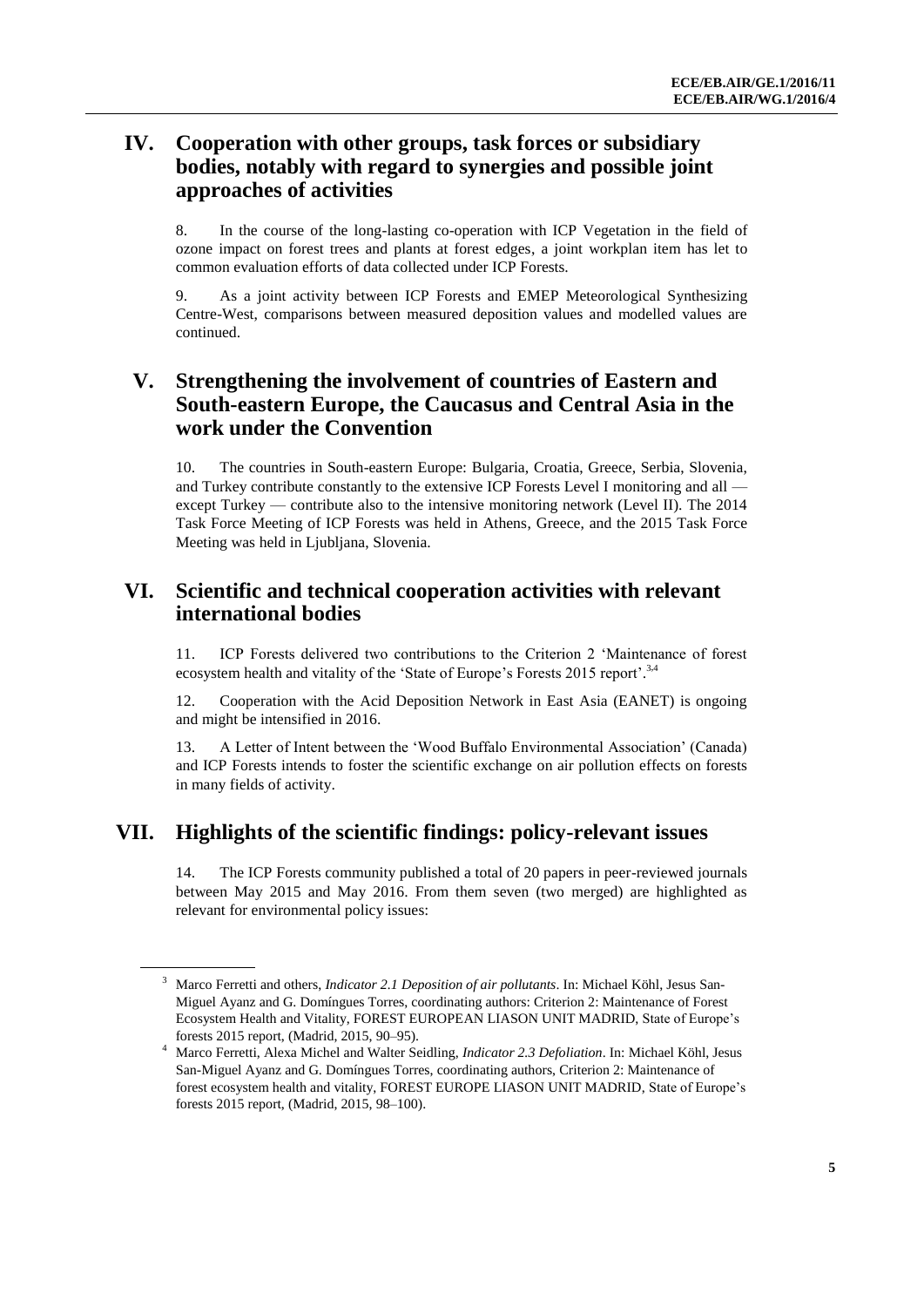(a) A very comprehensive study using Spanish Level I and Level II monitoring data together with data from the Spanish and the Catalonian national forest inventories focused mainly on foliar nitrogen (N), phosphorous (P) and potassium (K) element concentrations and their ratios as response variables with a broad variety of statistical approaches. Besides distinct effects from species and higher phylogenetic clades on foliar element concentrations and ratios, meteorological conditions and N deposition were found to influence foliar N and also P concentration as well as N:P ratios. Both high foliar N and relative low foliar P concentrations are significantly fostered by N deposition;

(b) N concentrations in wet deposition, soil solution, and foliar nutrition were studied on in total 201 ICP Forests Level II sites across Europe and 43 sites of the Swedish Throughfall Monitoring Network. Critical limits for nutrient N in soil solution were exceeded at one third to one half of the sites. Both low magnesium (Mg) concentrations in foliage and needle/leaf discoloration were rare events, however, seemed to be more frequent at sites with exceeded CL values in soil solution. On one third of the plots with exceedance of N deposition critical loads show temporary indications of N saturation and one third permanent indication of N saturation. In general foliar nutrition is more dependent on concentration of N in soil solution than on N in throughfall deposition;

(c) Dissolved organic nitrogen (DON) and dissolved organic carbon (DOC) in deposition and soil solution was studied at five intensive monitoring (ICP Forests Level II) plots in Flanders (Belgium). Due to recovery from acidification following strong reductions of sulphur (S) inputs in the 1990s and moderate reductions of N inputs a stronger increase in DON compared to DOC was expected in soil solution and could be confirmed for this limited area;

(d) Based on 5 year integrated ozone measurements with passive samplers at remote ICP Forests Level I sites in northern Italy (Trento) 2007 to 2011 (mean altitude 1318 m) amended by conventional ozone measurements in urban sites (mean altitude 213 m) maps of ozone risk to forests - defined as accumulated ozone exposure over a threshold of 40 parts per billion (ppb)  $(AOT40)$  — and human health defined as — information threshold (IT) 180 micrograms (µg) averaged over one hour — were prepared with considerable accuracy (root-mean-square deviation — RMSD 12.31 against a mean of 92  $\mu$ g m<sup>-3</sup>). Ninety three to ninety eight per cent of the area with forests and semi-natural vegetation appeared to be potentially at risk. For human population in that area the highest percentage exposed to medium or high exceedances was 43 per cent in 2011. The dense Level I network enables a spatially explicit modelling of ozone  $(O_3)$  concentrations and risks for vegetation (and human health), which can be modified if ozone uptake would be considered;

(e) Accumulated stomatal ozone flux values above a threshold of 1.6 nanomoles (nmol)  $O_3$  per square meter per second (m<sup>-2</sup>s<sup>-1</sup>) — AF<sub>st</sub> 1.6 revealed to be a better predictor for visible ozone injury in beech leaves than AOT40. Seasonal (June to September 2008) mean ozone concentrations was 37 ppb, which was lower than those found there in the 1990s (37–52 ppb). Average exceedance of  $AF_{st}1.6$  critical load of 4 mmol  $O_3$  per square meter  $(m<sup>2</sup>)$  was 160 per cent. In the AOT40 approach, the critical limit of 5 ppm per hour was exceeded only at 4 of the 5 sites. First visible  $O_3$  symptoms on beech leaves were observed at all sites not earlier than September at  $AF_{st}$  values between 13–22 mmol  $O_3$  per square meter. It is concluded that visible symptoms are a simple tool for  $O<sub>3</sub>$  impact assessment under native conditions;

(f) A modelling study at three French Level II plots showed a more pronounced impact of climate change effects on dominant moss and herb layer species especially in spruce and fir forest ecosystems in comparison to the expected declining impacts of nitrogen deposition. Comparisons between reductions according to current legislation and maximum feasible N reduction scenario showed minor differences;